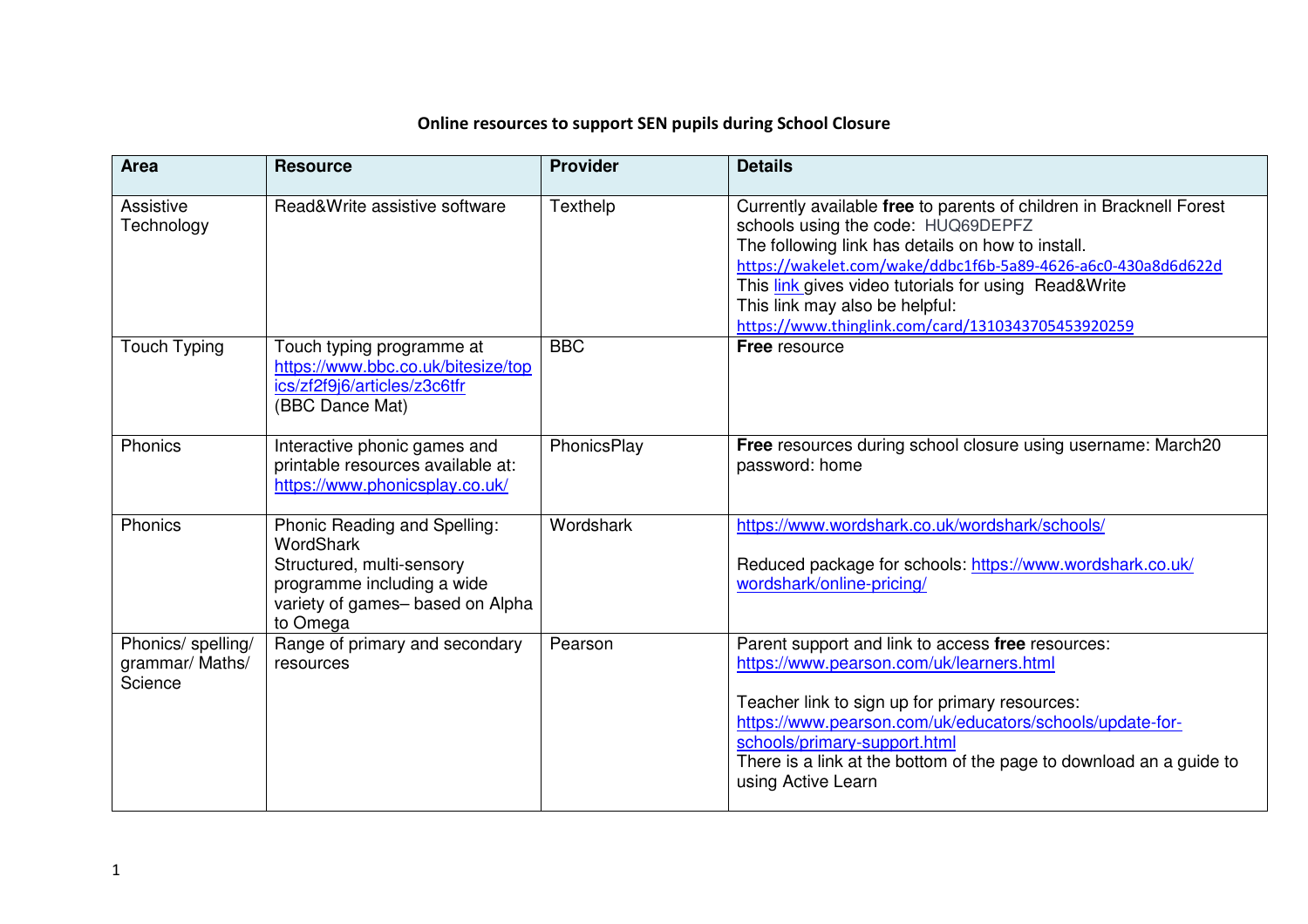| <b>Area</b>                                  | <b>Resource</b>                                                                                                                  | <b>Provider</b>            | <b>Details</b>                                                                                                                                                                                                                                       |
|----------------------------------------------|----------------------------------------------------------------------------------------------------------------------------------|----------------------------|------------------------------------------------------------------------------------------------------------------------------------------------------------------------------------------------------------------------------------------------------|
| Reading                                      | A wide range of audiobooks<br>available for a range of ages                                                                      | Audible                    | Free during school closure<br>All ages: https://stories.audible.com/start-listen                                                                                                                                                                     |
| Vocabulary<br>development                    | Resources designed to broaden<br>children's vocabulary including Tier<br>2 words, root words and academic<br>verbs.              | <b>Bedrock Learning</b>    | Free access for all schools closed due to coronavirus. Key stages 1<br>to 4: www.bedrocklearning.org/coronavirus-support                                                                                                                             |
| Speaking and<br>Listening                    | The Communication Trust                                                                                                          | The Communication<br>Trust | Resources for parents to encourage talking, listening and<br>understanding. Different focuses to suit different age groups from<br>early years to age 19.<br>https://www.thecommunicationtrust.org.uk/resources/resources/resourc<br>es-for-parents/ |
| Writing                                      | Provides a photo stimulus for a<br>writing task every day.                                                                       | Pobble                     | Free - may need some adapting for pupil with SEN but photo<br>stimulus provides a useful starting point.<br>All ages: www.pobble365.com                                                                                                              |
| <b>Cross Curricular</b>                      | KS3 online cross curricular digital<br>resources                                                                                 | Oaka Digital               | 8 week free trial available for schools<br>https://www.twinkl.co.uk/resources/covid19-school-closures                                                                                                                                                |
| <b>Cross Curricular</b>                      | Learning resources, planning and<br>assessment materials.                                                                        | Twinkl                     | Learning resources, planning and assessment materials. The<br>company has created free home learning and school closure packs.<br>All ages: www.twinkl.co.uk/resources/covid19-school-closures                                                       |
| Physical and<br>mental well-being<br>Primary | Short physical activity sessions for<br>primary children aimed at<br>supporting mental well being and<br>readiness for learning. | imoves                     | https://imoves.com/the-imovement<br>movement breaks                                                                                                                                                                                                  |